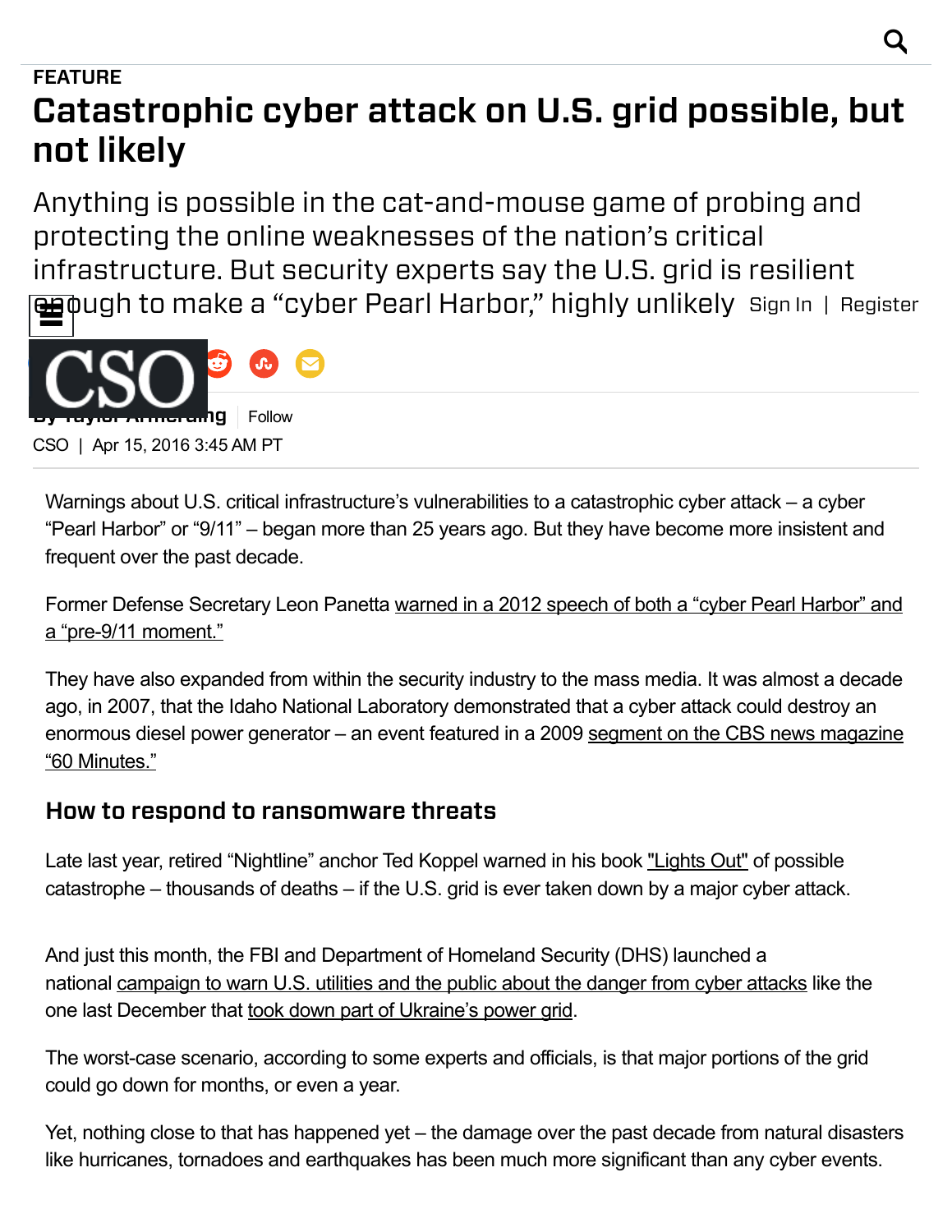All of which raise the obvious question: Why? If a hostile nation state like Iran could deal the "Great Satan" a crippling blow, why wouldn't it?

#### [ALSO ON CSO: [Defining](http://www.csoonline.com/article/3052260/techology-business/defining-the-threat-in-the-energy-sector.html) the threat in the energy sector]

There are several theories to explain it. One is that even countries like Iran or a rogue state like North Korea would not want to take down the U.S. economy because it would have a drastic negative effect on the world economy.

"The same interdependencies that exist in the global economy could have unintended global consequences, were any nation to suffer widespread disruption to foundational systems," said Anthony Di Bello, director of strategic partnerships for Guidance Software.



Anthony Di Bello, director, strategic partnerships, Guidance **Software** 

Another is that hostile nation states are more interested in espionage than an attack, in the hope that knowledge of U.S. infrastructure systems will give them some leverage in foreign policy disputes, or prevent a country like the U.S. from ever attacking them with conventional weapons.

Yet another is that if other countries are inside U.S. systems, the U.S. must be inside of theirs, which creates the equivalent of a cyber "balance of terror" – the U.S. could do as much or more damage to them in response to an attack.

As Jason Healey, senior fellow at the Atlantic Council, put it, "cyber deterrence is working. They (hostile nation states) haven't attacked our cyber systems for many of the same reason they haven't sent nuclear-tipped missiles: They have no reason to unless the world is

in a serious crisis, not least because they know there would be a dangerous counterattack from the U.S."

Indeed, there is general agreement that destructive cyber attacks are unlikely unless hostile nations are heading into war – an armed conflict.



"If any large country truly becomes a national security threat to another large country it may well be far more likely than it would be in today's climate," Di Bello said. "Barring that, it would be unlikely."

For that reason, major cyber attacks are much more likely in areas where there is already armed conflict, or the potential for it. Robert M. Lee, cofounder of Dragos Security and a former U.S Air Force cyber warfare operations officer, noted that the attack on Ukraine's grid, widely attributed to Russia, was, "simply an extension of what was going on with the military.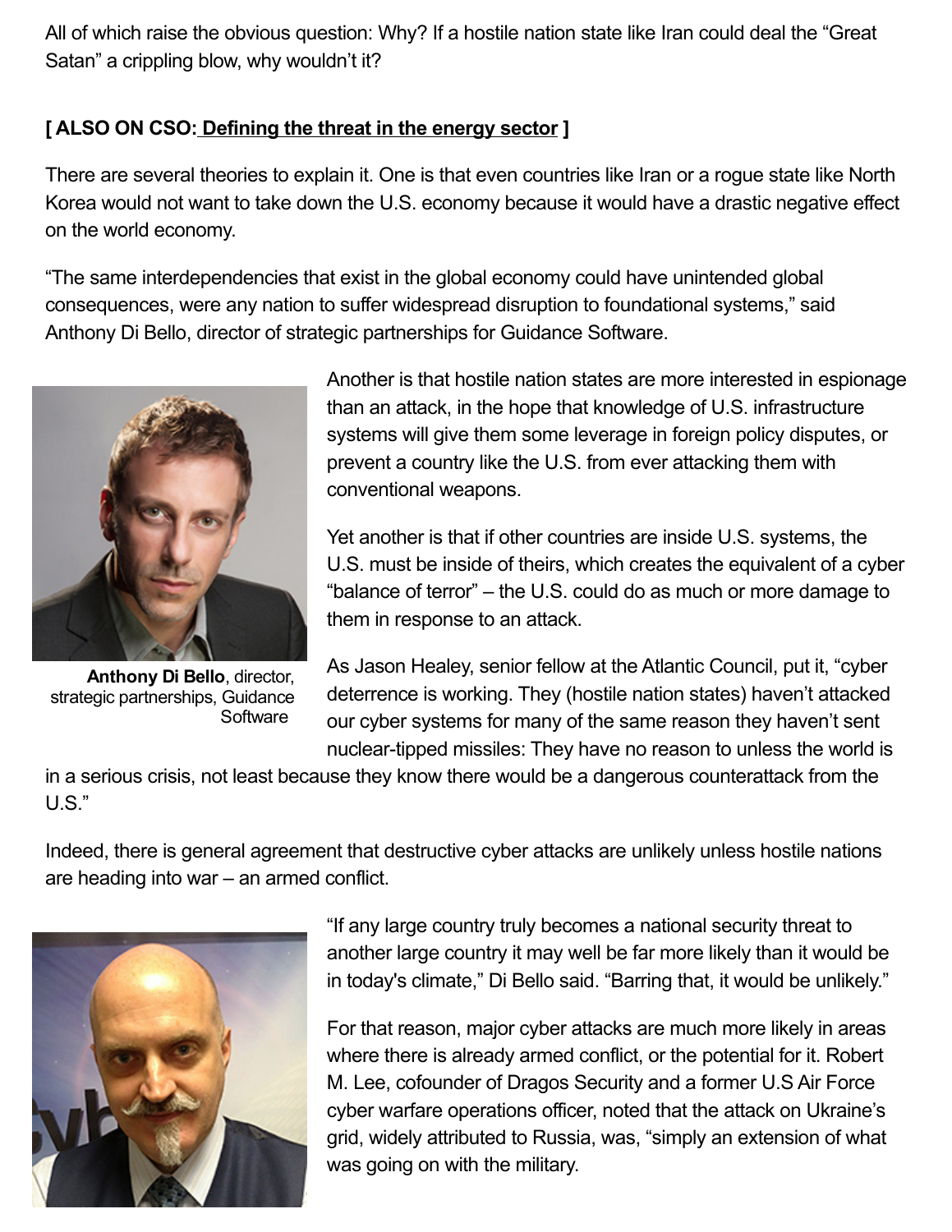Jason Healey, senior fellow, the Atlantic Council

That, he said, would increase the likelihood of attacks between countries like North and South Korea, or between Iran and Israel – "traditional conflict areas," as he put it.

Of course that leaves out terrorist organizations that don't represent any nation state and which give no indication that it would trouble them at all to take down the world economy.

#### [ MORE: Protecting vital electricity [infrastructure](http://www.csoonline.com/article/3036486/security/protecting-vital-electricity-infrastructure.html) ]

But Lee and other experts said this week that smaller organizations – even lethal terrorist groups like ISIS – don't have the same capability as nation states. They say while the U.S. grid and other industrial control systems (ICS) have significant weaknesses – and U.S. adversaries are constantly probing those weaknesses – launching an effective, sustained attack is not as easy as some people, including high government officials, suggest.

"It is significantly more difficult to do a high-confidence attack on ICS than people think," Lee said "It doesn't just involve the cyber component – it's the engineering piece as well."

Al Berman, president of Disaster Recovery Institute, agreed. He said one reason is that, over the past decade, there has been "tremendous sharing" about threat information among utility companies. The ICS ISAC (Information Sharing and Analysis Center) is "enormously strong," he said.

A second is that most ICSs are not completely automated. "The big ones still require manual intervention," he said. "There are manual bypasses occurring all the time – people are manning centers around the clock."

That, he said, makes it more difficult for attackers to get control of a system remotely.

Third, he said, is that most utilities are privately owned and have different software, applications and system designs. That diversity makes it much more difficult to launch a coordinated attack on multiple systems.

Dr. Paul Stockton, managing director at Sonecon, made that point in a recent paper titled ["Superstorm](http://www.jhuapl.edu/ourwork/nsa/papers/PostCyberAttack.pdf) Sandy: Implications for designing a post-cyber attack power restoration system."

He wrote that the diversity of systems would likely impede recovery efforts after a major attack, but would also have the benefit of making large-scale attacks much more difficult in the first place.

> "The enormous diversity of ICS software and control system components among utilities greatly complicates the task of conducting a 'single-stroke' attack to black out an entire interconnect or the U.S. grid as a whole," he wrote.

And according to Lee, even with all that diversity, critical infrastructure systems are relatively simple to defend. "They are among the few networks on the planet that are defensible," he said.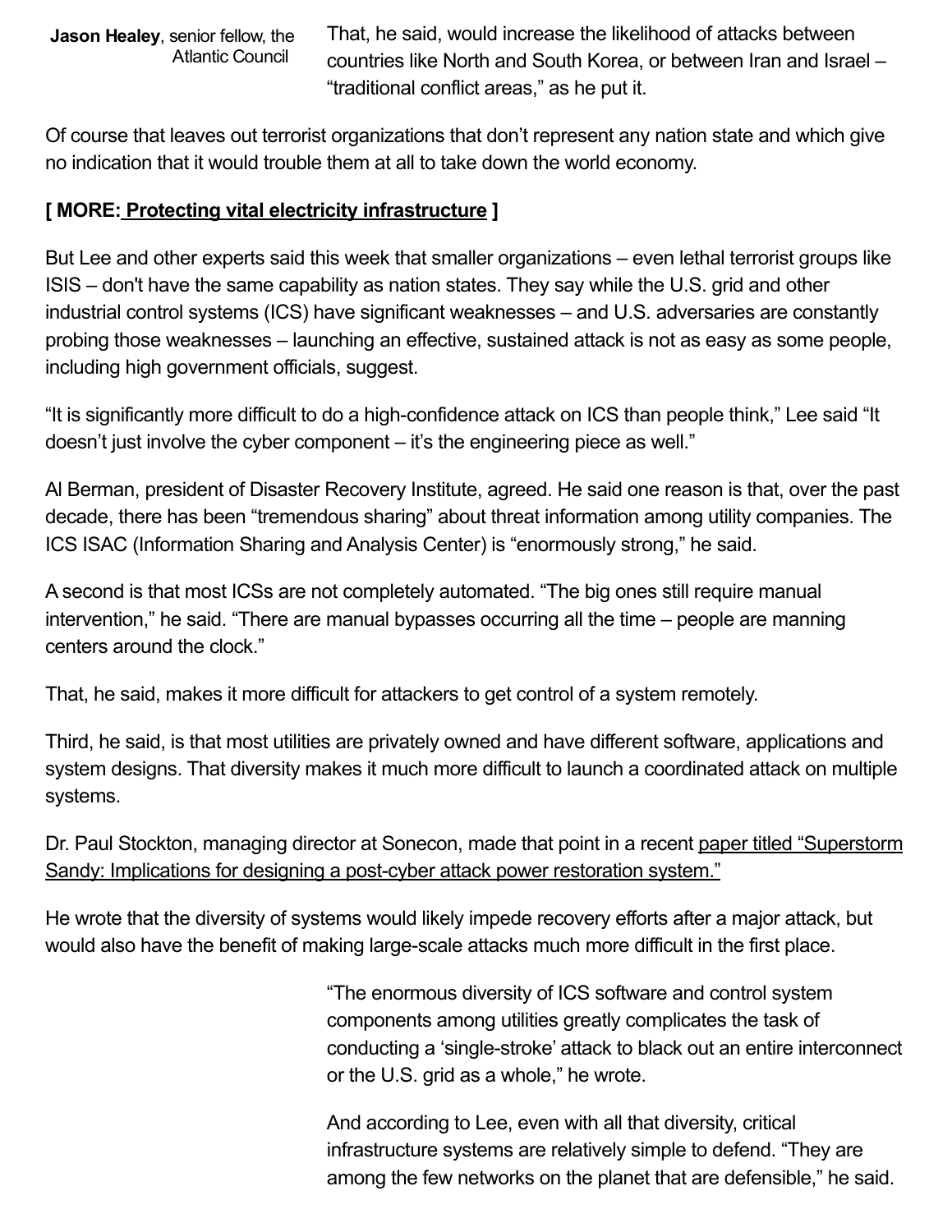

Dr. Paul Stockton, managing director, Sonecon

Added to that, said Lila Kee, chief product officer at GlobalSign, is that utility providers are very much aware of the threats, and highly motivated to defend against them.

"Grid providers don't want to be any more regulated than they are, and they understand if they don't address cyber security vulnerabilities, the government will do it for them," she said. "It's also important to note that grid providers have a self interest around protecting generation and transmission systems."



Lila Kee, chief product officer, **GlobalSign** 

Berman contends that "the mundane things – like cable backhoes – cause us more problems than cyber."

While the risks are real, "I spend a lot of time with utility people," he said, "and they are dedicated and understand where attacks are taking place. I tend to be an optimist – I'm not so sure we're as ill-prepared as everybody thinks."

All this, experts hasten to add,

does not mean that ICS defenses are adequate. As has been noted many times, they were not originally designed to face the Internet. And the interconnection of ICS networks to gain automation and efficiency has simply expanded the attack surface.

And, as both Lee and Stockton note, if there is a major cyber attack, responding to it will be much more complicated than to a natural disaster like Superstorm Sandy. In that case, other providers who came to assist those that had been damaged by the storm, knew they would not confront the same storm themselves.

With a cyber attack, as Lee put it, "the adversary will be fighting your responders," in much the same way that terrorist groups sometimes detonate one bomb, wait for others to rush in to assist victims, and then detonate another one.

The most crucial point, Lee said, is that, "everything that everyone is talking about is speculation, because we've never seen it (a major attack)."

Another problem he sees is that there were no collective, international warnings to the perpetrators of the Ukraine attack.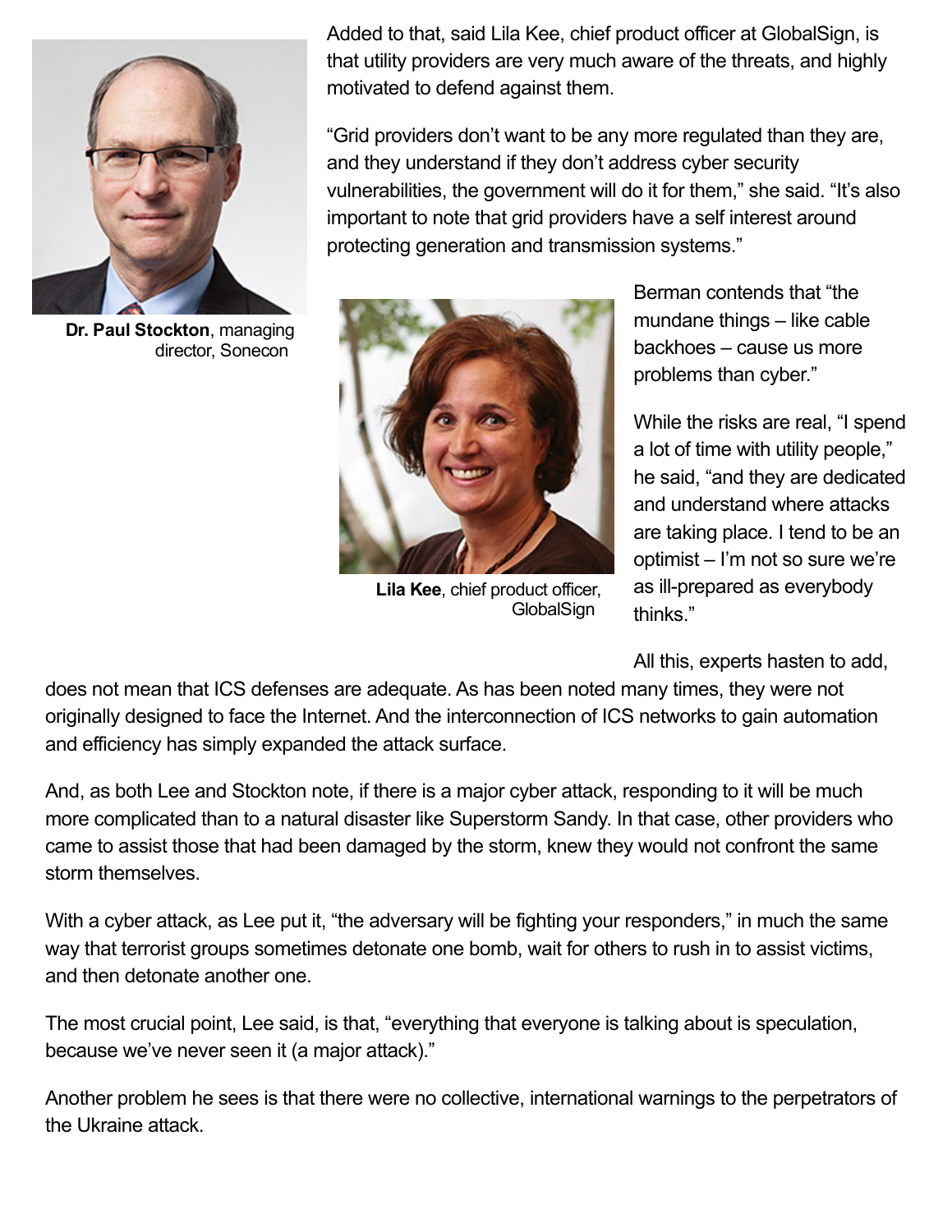"We didn't even have to say we knew who did it," he said, "but we should have said that whoever did it, be warned that this is an unacceptable act that will bring severe consequences.

"This was an attack on a completely civilian infrastructure, and now it is seen as permissible. It's going to embolden attackers."

Stockton also warns that while terrorist organizations may lack the capability to launch a crippling cyber attack now, that may not always be true.

"They have access to Dark Web and zero days to increasing extent," he said. "And they are becoming increasingly sophisticated. We're in an arms race. We continue to strengthen resilience, but we need to accelerate our efforts to defend and respond."

Lee agreed, saying that while things are improving in securing critical infrastructure, "it's not happening nearly as fast as it should be."



Insider: Survey: With all eyes on security, talent shortage sends salaries sky high



## **You Might Like**

Sponsored Links by Taboola

See The Online Furniture Store That Has Retailers Worried Wayfair

This Company Has Finally Made Custom Shirts Easy **Proper Cloth**